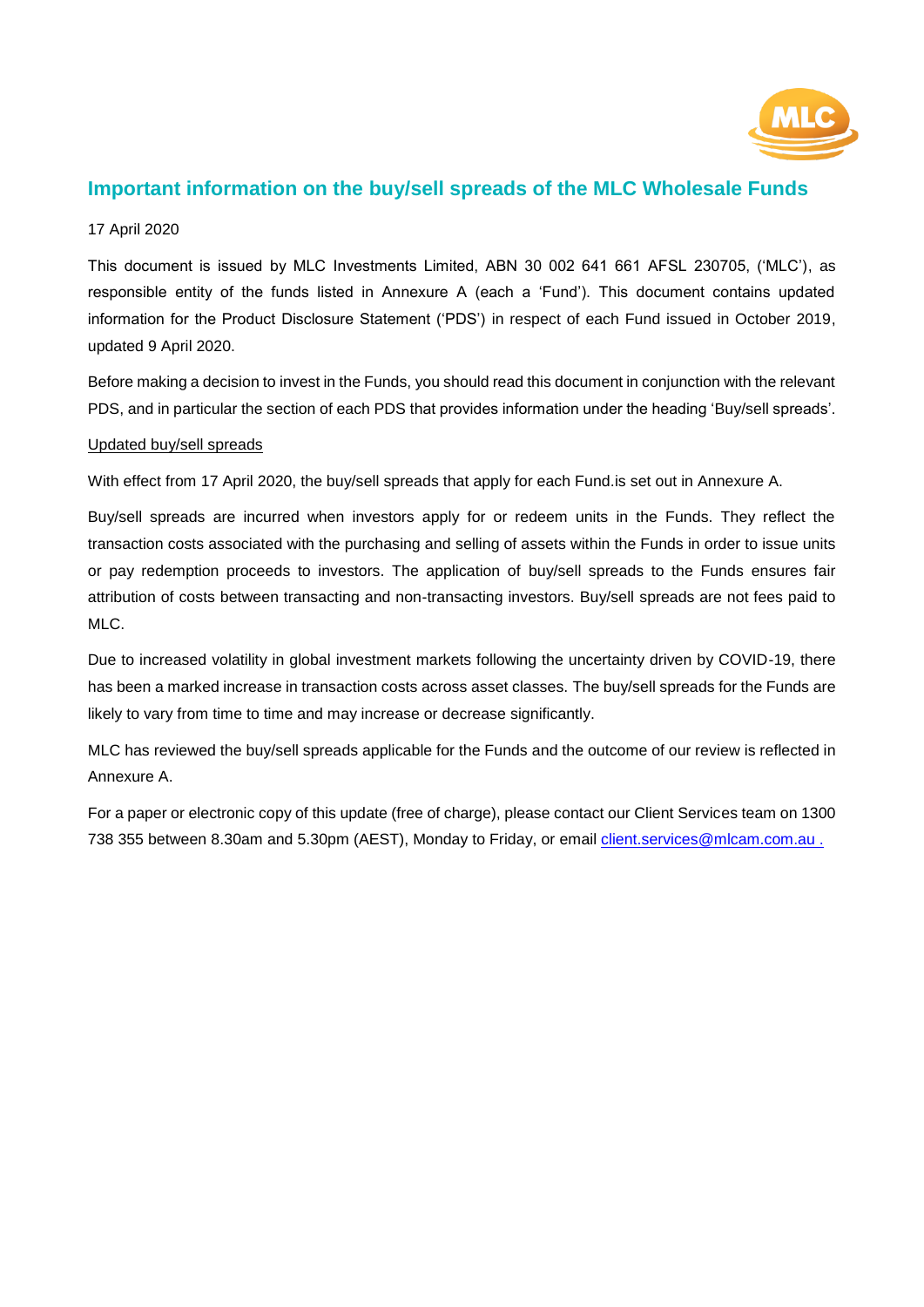## **Annexure A**

## **MLC Inflation Plus Portfolios**

| <b>Portfolio</b>                                              | <b>Previous</b><br>buy/ sell spreads | <b>Effective 17 April 2020</b><br>buy/ sell spreads |
|---------------------------------------------------------------|--------------------------------------|-----------------------------------------------------|
| MLC Wholesale Inflation Plus - Conservative<br>Portfolio      | $+0.05\%$ / -0.45%                   | $+0.05\%$ / $-0.45\%$                               |
| MLC Wholesale Inflation Plus - Moderate Portfolio             | $+0.05\%$ / $-0.40\%$                | $+0.05\%$ / $-0.40\%$                               |
| MLC Wholesale Inflation Plus - Assertive Portfolio<br>Class A | $+0.15\%$ / $-0.25\%$                | $+0.10\%$ / $-0.20\%$                               |
| MLC Wholesale Inflation Plus - Assertive Portfolio<br>Class B | $+0.15\%$ / $-0.25\%$                | $+0.10\%$ / $-0.20\%$                               |

### **MLC Horizon Portfolios**

| <b>Portfolio</b>                                         | <b>Previous</b><br>buy/ sell spreads | Effective 17 April 2020<br>buy/ sell spreads |
|----------------------------------------------------------|--------------------------------------|----------------------------------------------|
| MLC Wholesale Horizon 1 Bond Portfolio                   | $+0.00\%$ / $-0.55\%$                | $+0.00\%$ / $-0.55\%$                        |
| MLC Wholesale Horizon 2 Income Portfolio                 | $+0.10\%$ / $-0.50\%$                | $+0.10\%$ / $-0.50\%$                        |
| MLC Wholesale Horizon 3 Conservative Growth<br>Portfolio | $+0.05\%$ / -0.40%                   | $+0.05\%$ / -0.40%                           |
| MLC Wholesale Horizon 4 Balanced Portfolio               | $+0.10\%$ / $-0.30\%$                | $+0.10\%$ / $-0.30\%$                        |
| MLC Wholesale Horizon 5 Growth Portfolio                 | $+0.15\%$ / $-0.25\%$                | $+0.15\%$ / $-0.25\%$                        |
| MLC Wholesale Horizon 6 Share Portfolio                  | $+0.15\%$ / $-0.15\%$                | $+0.15\%$ / $-0.15\%$                        |
| MLC Wholesale Horizon 7 Accelerated Growth<br>Portfolio  | $+0.20\%$ / $-0.15\%$                | $+0.20\%$ / $-0.15\%$                        |

## **MLC Wholesale Index Plus**

| <b>Portfolio</b>                                          | <b>Previous</b><br>buy/ sell spreads | <b>Effective 17 April 2020</b><br>buy/ sell spreads |
|-----------------------------------------------------------|--------------------------------------|-----------------------------------------------------|
| MLC Wholesale Index Plus Conservative Growth<br>Portfolio | $+0.10\%$ / $-0.35\%$                | $+0.10\%$ / $-0.35\%$                               |
| MLC Wholesale Index Plus Balanced Portfolio               | $+0.10\%$ / $-0.30\%$                | $+0.10\%$ / $-0.30\%$                               |
| MLC Wholesale Index Plus Growth Portfolio                 | $+0.15\%$ / $-0.25\%$                | $+0.15\%$ / $-0.25\%$                               |